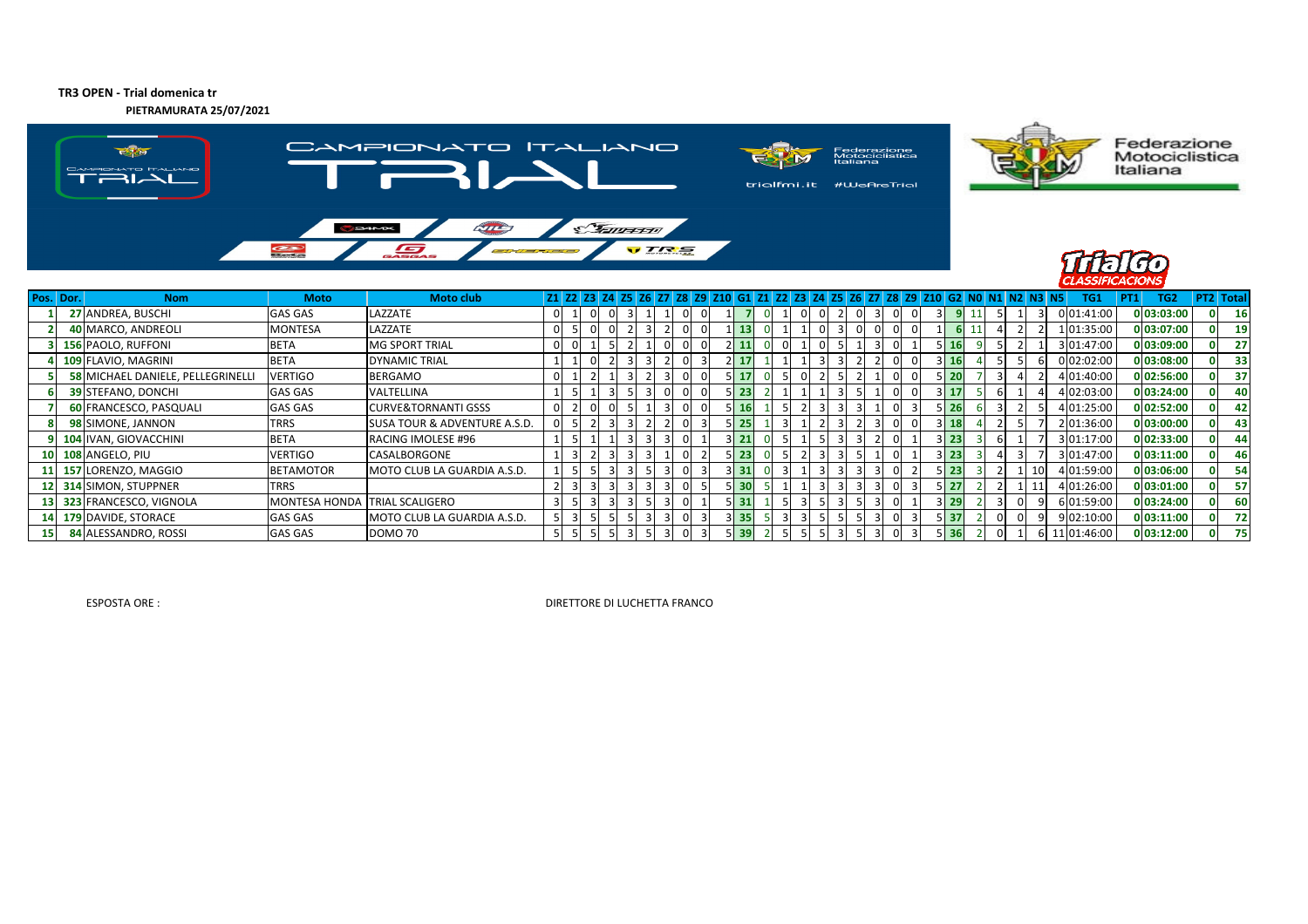## **TR4 - Trial domenica trPIETRAMURATA 25/07/2021**

CAMPIONATO ITALIANO  $\frac{1}{\sqrt{2}}$ Federazione<br>Motociclistica<br>Italiana **EXM**  $\begin{picture}(20,10) \put(0,0){\line(1,0){10}} \put(10,0){\line(1,0){10}} \put(10,0){\line(1,0){10}} \put(10,0){\line(1,0){10}} \put(10,0){\line(1,0){10}} \put(10,0){\line(1,0){10}} \put(10,0){\line(1,0){10}} \put(10,0){\line(1,0){10}} \put(10,0){\line(1,0){10}} \put(10,0){\line(1,0){10}} \put(10,0){\line(1,0){10}} \put(10,0){\line(1$ trialfmi.it #WeAreTrial  $\sqrt{112}$  $\mathcal{F}$ **VTRS**  $\frac{1}{\sqrt{2}}$ G







| Pos. Dor.       | <b>Nom</b>                 | <b>Moto</b>          | <b>Moto club</b>                                   |  |  |  | 21 22 23 24 25 26 27 28 29 210 G1 21 22 23 24 25 26 27 28 29 210 G2 N0 N1 N2 N3 N5 |           |  |  |  |        |                |  | TG1         | TG <sub>2</sub><br> PT1 | <b>PT2</b> Total |
|-----------------|----------------------------|----------------------|----------------------------------------------------|--|--|--|------------------------------------------------------------------------------------|-----------|--|--|--|--------|----------------|--|-------------|-------------------------|------------------|
|                 | 164 VALTER, FELTRINELLI    | <b>MONTESA HONDA</b> | MC DEL GARDA EZIO DE TISI                          |  |  |  |                                                                                    |           |  |  |  |        |                |  | 0 01:53:00  | 0 03:17:00              |                  |
|                 | 131 ROBERTO, PRINA         | <b>BETA</b>          | AUTO MOTO CLUB GENTLEMENS                          |  |  |  |                                                                                    |           |  |  |  |        |                |  | 0 01:45:00  | 0 03:14:00              | $\alpha$         |
|                 | 147 FABRIZIO, BARRE        | <b>BETA</b>          | AUTO MOTO CLUB GENTLEMENS                          |  |  |  |                                                                                    |           |  |  |  |        |                |  | 0 01:47:00  | 0 03:16:00              | 15               |
|                 | 313 GIANCARLO, FUGAZZA     | <b>SHERCO</b>        | <b>RACING IMOLESE #96</b>                          |  |  |  |                                                                                    |           |  |  |  |        |                |  | 0 01:17:00  | 0 02:53:00              | 15               |
|                 | 126 MANUELE, PARDINI       | <b>GAS GAS</b>       | <b>RACING IMOLESE #96</b>                          |  |  |  |                                                                                    |           |  |  |  |        |                |  | 0 01:21:00  | 0 03:03:00              | 15               |
|                 | 580 DANIELE, CANDUSSI      | <b>SCORPA</b>        | MOTO CLUB CARNICO TONY CRAIGHERO                   |  |  |  |                                                                                    |           |  |  |  |        |                |  | 0 01:47:00  | 0 03:14:00              | 18               |
|                 | 153 MAURO, GIRELLO         | <b>TRRS</b>          | AUTO MOTO CLUB GENTLEMENS                          |  |  |  |                                                                                    |           |  |  |  |        |                |  | 0 01:51:00  | 0 03:13:00              | 19               |
|                 | 8 128 LUCA, GAGLIOLO       | <b>TRRS</b>          | <b>AUTO MOTO CLUB GENTLEMENS</b>                   |  |  |  |                                                                                    |           |  |  |  | 3 I 10 |                |  | 1 01:26:00  | 0 03:15:00              | 19               |
|                 | 135 GIERRI RICIARD, NOBILI | <b>VERTIGO</b>       | VALTELLINA                                         |  |  |  |                                                                                    |           |  |  |  | 11     |                |  | 1 01:13:00  | 0 02:19:00              | 21               |
|                 | 78 MASSIMO, PERASSOLO      | <b>GAS GAS</b>       | <b>VITTORIO ALFIERI</b>                            |  |  |  |                                                                                    |           |  |  |  | 12     |                |  | 0 01:50:00  | 0 03:15:00              | 23               |
|                 | 136 GIACOMO, AGOSTINI      | <b>SHERCO</b>        | ASSOCIAZIONE MOTOCICLISTICA PERLA DEL TIRRENO ASD  |  |  |  |                                                                                    |           |  |  |  | 11     |                |  | 101:20:00   | 0 02:58:00              | 25               |
| 12 <sub>1</sub> | 74 SILVERIO, VERNIANI      | <b>BETAMOTOR</b>     | <b>SPARKS REGGELLO</b>                             |  |  |  |                                                                                    | 15        |  |  |  | 12     |                |  | 2 01:14:00  | 0 02:25:00              | 27               |
|                 | 13 199 SANDRO, PALMERINI   | <b>SHERCO</b>        | ASSOCIAZIONE MOTOCICLISTICA PERLA DEL TIRRENO ASD  |  |  |  |                                                                                    |           |  |  |  | 14     | $\mathbf{3}$   |  | 0 01:46:00  | 0 03:25:00              | 28               |
| <b>14</b>       | 44 ALEX. BUZZONI           | <b>VERTIGO</b>       | <b>BERGAMO</b>                                     |  |  |  |                                                                                    |           |  |  |  |        |                |  | 2 01:28:00  | 0 03:12:00              | 29               |
| 15              | 71 PAOLO, PELLEGRINELLI    | <b>VERTIGO</b>       | <b>BERGAMO</b>                                     |  |  |  |                                                                                    | <b>16</b> |  |  |  | 3 14   |                |  | 0 01:37:00  | 0 03:11:00              | 30               |
| <b>16</b>       | 26 LOREDANO, GIULIANI      | <b>MONTESA</b>       | <b>BERGAMO</b>                                     |  |  |  |                                                                                    |           |  |  |  |        |                |  | 1 01:10:00  | 0 02:02:00              | 39               |
|                 | 17 409 JONAS, GIORDANI     | <b>BETA</b>          | <b>TRIAL TEAM SUD TIROL</b>                        |  |  |  |                                                                                    |           |  |  |  | 22     |                |  | 1 01:28:00  | 0 03:14:00              | 40               |
|                 | 18 312 MARIAN, MESSNER     | <b>BETA</b>          | <b>TRIAL TEAM SUD TIROL</b>                        |  |  |  |                                                                                    |           |  |  |  | 24     | 3              |  | 1 01:14:00  | 0 02:56:00              | 43               |
|                 | 19 155 ROBERTO, MEZZANO    | <b>BETA</b>          | <b>GIAVENO VALSANGONE ASD</b>                      |  |  |  |                                                                                    | 23        |  |  |  |        |                |  | 1 01:24:00  | 0 02:45:00              | 44               |
|                 | 20 124 DARIO, DELLA LATTA  | <b>SHERCO</b>        | ASSOCIAZIONE MOTOCICLISTICA PERLA DEL TIRRENO ASD  |  |  |  |                                                                                    |           |  |  |  | 2 24   | $\overline{3}$ |  | 1 01:52:00  | 0 03:25:00              | 45               |
|                 | 21 610 DANIELE, ANASTASI   | <b>VERTIGO</b>       | <b>GUALDO TADINO</b>                               |  |  |  |                                                                                    |           |  |  |  |        |                |  | 2 01:18:00  | 0 02:40:00              | 46               |
|                 | 22 106 AYLEN, SCALVEDI     | <b>BETA</b>          | MONZA OSCAR CLEMENCIGH                             |  |  |  |                                                                                    |           |  |  |  | 23     |                |  | 3 01:56:00  | 0 03:24:00              | 47               |
|                 | 23 142 PAOLO, BROGANELLI   | <b>SHERCO</b>        | VALLI C.SE TRIAL TEAM ASSOCIAZ. SPORTIVA DILETTANT |  |  |  |                                                                                    |           |  |  |  | 33     |                |  | 4 01:43:00  | 0 03:07:00              | 58               |
|                 | 24 116 ALESSANDRO, MERLO   | <b>BETA</b>          | MOTO CLUB LA GUARDIA A.S.D.                        |  |  |  |                                                                                    | 30        |  |  |  | 34     |                |  | 7 01:43:00  | 0 03:24:00              | 64               |
|                 | 25 165 CARLO, FABBRI       | <b>TRRS</b>          | MC DEL GARDA EZIO DE TISI                          |  |  |  |                                                                                    | 45        |  |  |  | 41     |                |  | 16 01:23:00 | 0 02:45:00              | 86               |
|                 | 26 316 FABIAN, THALER      | <b>GAS GAS</b>       |                                                    |  |  |  |                                                                                    | $5$ 35    |  |  |  |        |                |  | 6 00:00:00  | 0 00:00:00              | O RET.           |

ESPOSTA ORE : DIRETTORE DI LUCHETTA FRANCO